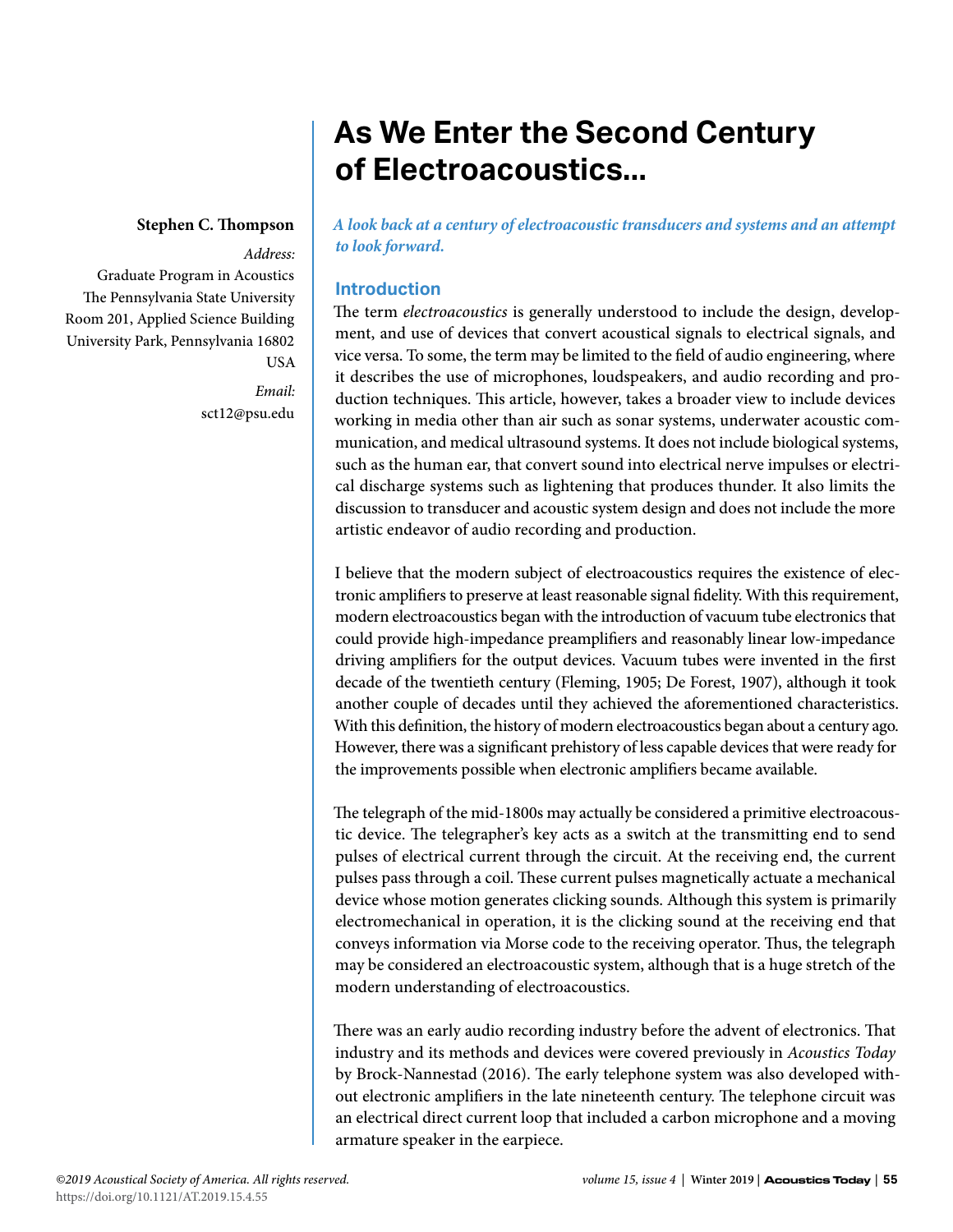

*Figure 1. An open carbon microphone capsule showing the internal carbon granules (middle right) and the flexible pressure diaphragm (left). The post at the center of the diaphragm transfers the acoustic pressure to the carbon granules. From [bit.ly/2Ul6lrK](http://bit.ly/2Ul6lrK)*

The carbon microphone is simply an enclosed capsule containing loosely packed carbon granules (e.g., **Figure 1**). This capsule is often called a "button," and the carbon microphone is often called the carbon button microphone or just the button microphone in the literature. The carbon granules are somewhat electrically conductive, and their package has a flexible membrane that allows acoustic pressure to cyclically compress the thickness and compact the carbon particles so that the electrical resistance across the package varies with the pressure signal.

The early telephone system operated without the active amplification we understand today. The circuit did, however, have a constant voltage source that created a nominal circuit current. The resistance of the transmission line was constant, so the varying resistance of the microphone caused a signal current variation to be imposed on the otherwise constant current from the voltage source. At the receiving end of the transmission line, the varying current passed through a coil in a magnetic earphone. The audio signal from the microphone end was reproduced in the earphone with reasonable loudness and clarity. The sensitivity, bandwidth, internal noise level, and signal distortion would be considered poor by present listeners. But it was possible to transmit the limited bandwidth voice signal for several miles through the telephone cable. By transferring the signal through repeater circuits to successive transmission cables with separate current loops, it was possible to transmit the signal over much

longer distances. The repeater included is a magnetomechanical driver similar to the earphone drivers in the telephone and another carbon microphone. This mechanical actuator in the input current loop drives the carbon microphone in the output current loop. The constant voltage source in each current loop provides the power to enable the gain in signal amplitude across the repeater.

Considerable progress was made beyond the carbon microphone and the magnetic earphone. By 1925, most of the currently known major transducer types operating in air had been described. This includes the dynamic microphone (Siemens, 1874), the condenser microphone (Wente, 1922), the balanced armature speaker (Egerton, 1921), and moving coil speakers (Rice and Kellogg, 1925). Transducers that could operate underwater were investigated during and after World War I (see the article by Sustick in this issue of *Acoustics Today*). Among the first hydrophones was a carbon button microphone packaged in a watertight housing with a flexible waterproof window to allow acoustic pressure to compress the carbon granules. In addition, the first piezoelectric transducers for underwater use were developed using quartz crystals. The basic transducer structures were known, but better materials and improved design methods were not yet available. **Figure 2** shows some of these early devices.

By the 1930s, vacuum tube electronic amplifiers were sufficiently available so that textbooks on acoustics described the operation of microphones and speakers in ways that assumed electronic amplification would be used. Books such as *Applied Acoustics* (Olsen and Massa, 1936) in the United States and *The New Acoustics* (McLachlan, 1936) in Great Britain described the state of practice between the two World Wars. This article takes this time period as the starting point for the first century of electroacoustics.

Developments from two different directions gave birth to the significant improvements in device and system performance during the twentieth century. The first is consistently improving methods of performance analysis and prediction of acoustic devices and systems. Methods of hand calculation in the first half of the twentieth century were replaced by computer analysis since midcentury. The second major theme is improved materials and manufacturing methods that allowed each generation of designers to see designs and performance in the last part of their careers that was unimaginable when they entered the technology area.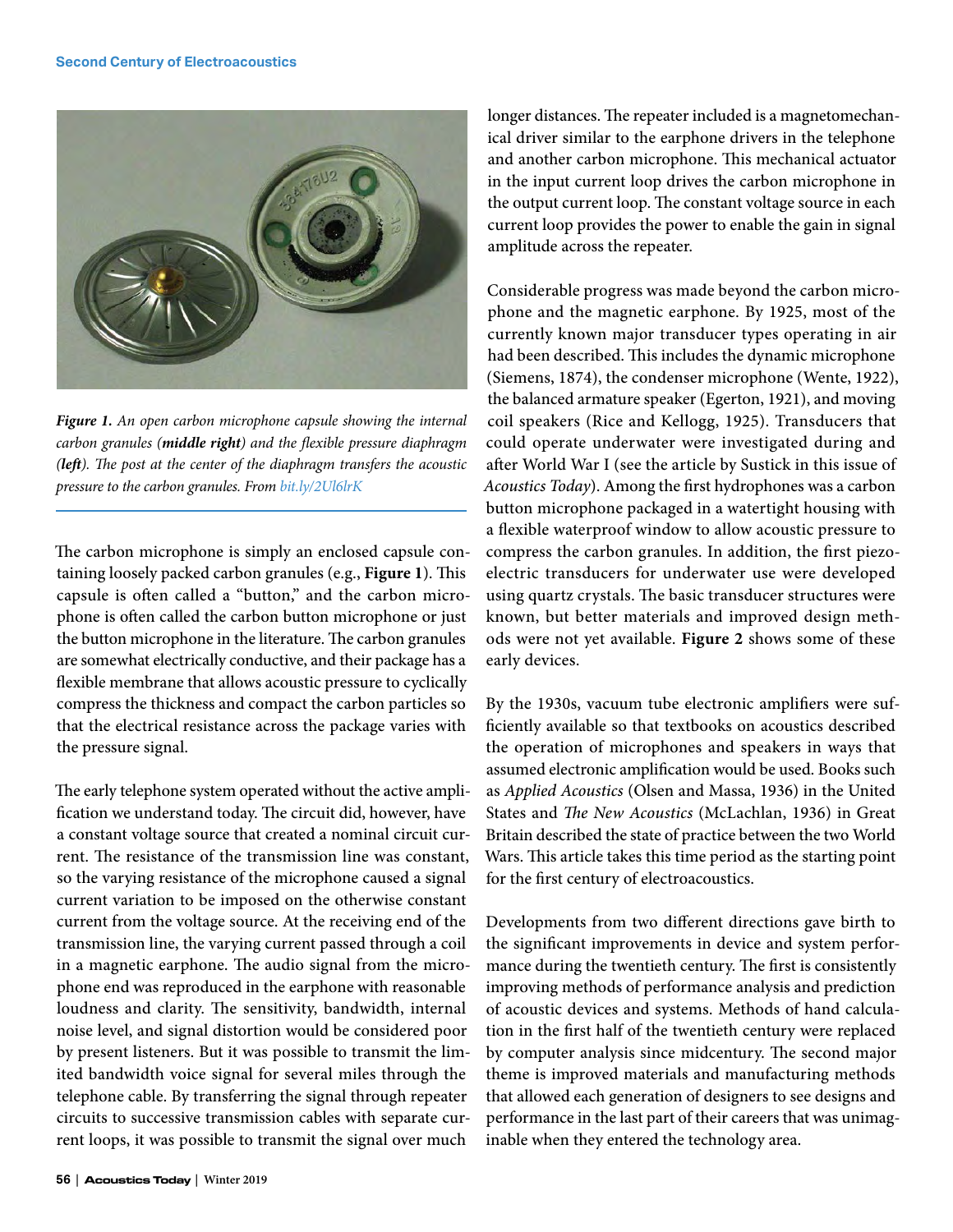

*Figure 2. Examples of transducer devices that were available c. 1925. a: Drawing showing the internal construction of an early moving coil speaker. Note the large "field coil" (left) that provides the static magnetic field required for actuation. From Rice, 1929. b: Photograph of a speaker built as shown in a. c: Patent drawing showing the internal construction of a horn loudspeaker driver. From Pridham and Jensen, 1923. d: A horn loudspeaker using the driver from Pridham and Jensen, 1923.*

## **Progress from the 1920s Through the 1950s**

The 1920s and 1930s hosted the beginnings of electroacoustics as known it today, and the vacuum tube initiated a growing electronics industry. This was both enabled and enhanced by the start of the broadcast radio industry and by the growing audio and movie recording industries. The availability of high-input impedance preamplifiers enabled the use of both condenser microphones and dynamic microphones. These microphones have significant advantages of lower internal noise and greater available bandwidth compared with the lower cost carbon microphones that continued to be used in

the telephone system. For loudspeakers, the availability of electronic power amplification enabled public address systems in auditoria and audio presentation in movie theaters.

Significant developments in material science brought the availability of strong permanent magnets using ferrite ceramics and Alnico metal alloys. (Alnico is a family of metal alloys of iron with aluminum [Al], nickel [Ni], and cobalt [Co].) Without these good magnets, earlier magnetic transducers generally needed field coils powered by direct current to generate sufficient magnetic fields. The new magnetic materials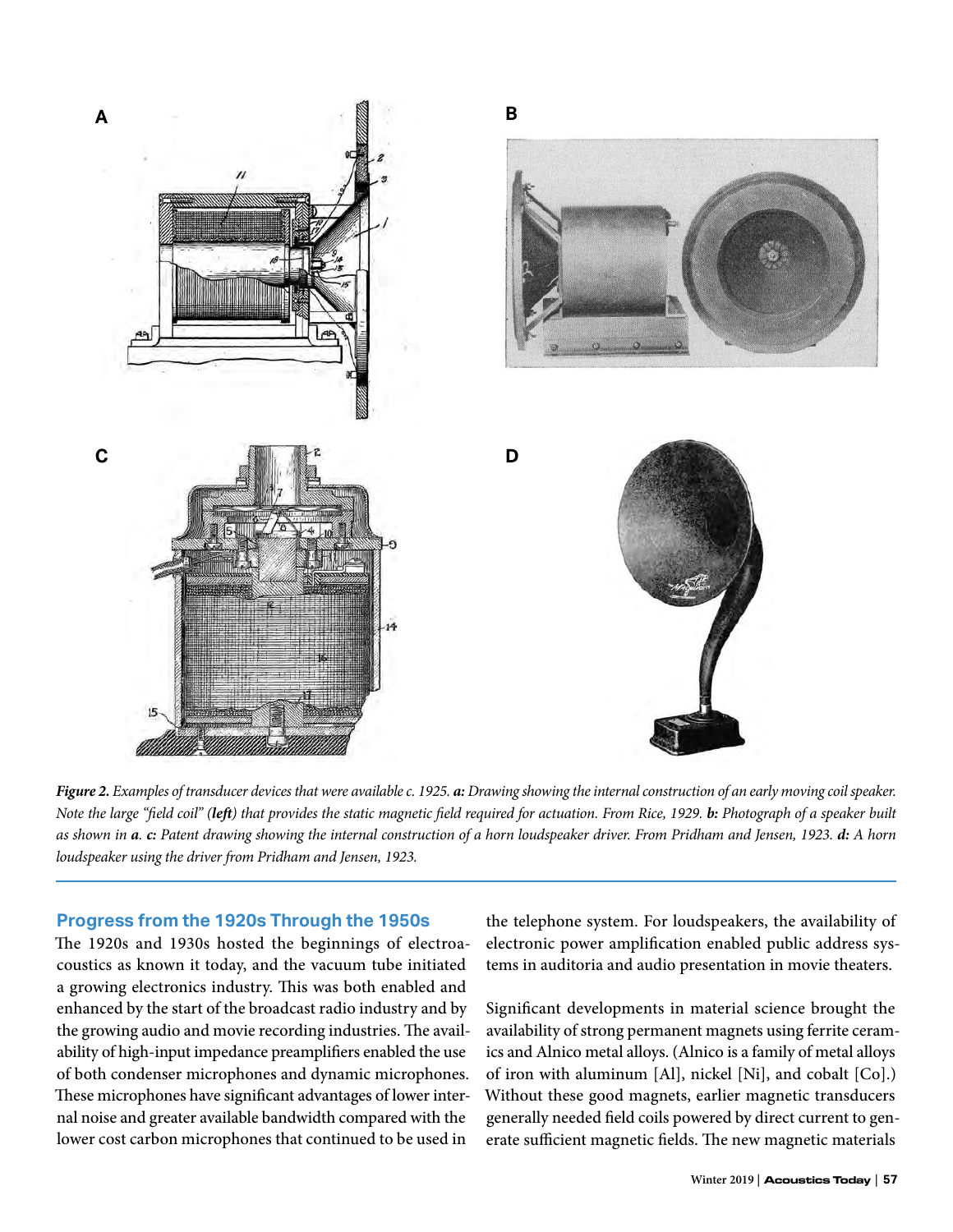enabled the design of balanced armature and moving coil speakers without the static power dissipation of field coils.

This time period also saw the first use of ultrasound transmission for commercial applications (see the article in this issue of *Acoustics Today* by Suslick on the history of ultrasonics). Firestone was awarded a patent (1942) for the concept of "flaw detection" in solids using ultrasound. This work would grow into the field now known as nondestructive testing (NDT) that searches for flaws or imperfections in solid parts and welds in a way that does not damage or affect the performance of the parts so that they can continue to be used. The first application of medical imaging using ultrasound was in 1956 in Glasgow, Scotland. Both of these topics remain active areas of research and continued product development.

This time period also greatly expanded the development of the analysis methods considered standard today. Analog circuit models of transducer structures have multiple advantages, at least for electrical engineers, in merging seamlessly with the electrical transmission lines and filters that were part of most electroacoustic systems and with the thought process and design intuition of system designers. By midcentury, these methods were included in textbooks (e.g., Olson, 1947, 1958; Beranek, 1954; Hunt, 1954). These analysis methods, of course, preceded the development of modern computers but enabled the design and development of recording and playback devices of consistently improving quality and fidelity.

This was also a time period that saw the early development of undersea systems. World War I had seen the employment of German U-boats with devastating consequences to shipping lanes. Some of the first hydrophones in that time period employed carbon microphones in watertight housings that coupled the acoustic pressure through flexible membranes. Like telephone microphones, these early hydrophones did not have electronic amplification but could be operated with the static current from a battery. During World War II, simple devices evolved into complete active and passive sonar systems, with transducers based on magnetostriction in nickel.

By the end of the 1950s, the world of acoustic transduction had entered a state that would be mostly recognizable, if viewed as somewhat quaint, by the students of today. Everything was quite large by current sensibility, and essentially nothing could be powered by batteries. However, recognizable predecessors of the devices used today were generally

available as seen in **Figure 3**. The Brüel & Kjær (B&K) series of condenser measurement microphones had just been introduced. Vacuum tube electronics had advanced considerably as broadcast television grew. Laboratory electronic equipment included the Hewlett-Packard audio oscillator and Tektronix oscilloscopes. Moving coil loudspeakers had the general appearance of more modern devices. Long-playing vinyl recordings (LPs) were no longer new, and stereophonic recordings had recently been released.

Underwater transduction also saw significant advances after the end of World War II. Activities during the war had identified the need for far greater capability in naval sonars. Piezoelectric material developments provided vast improvements in sensitivity and power handling capability for underwater transducers (Berlincourt et al., 1964). By the end of this period, the ceramic material lead zirconate titanate, usually called PZT, was taking over many applications in underwater transduction. PZT has higher performance than other the piezoelectric materials due to its relatively high electromechanical coupling coefficient. As a ceramic, it can also be manufactured in a wide range of sizes and shapes to be used in a wide variety of transducer configurations. The development of naval high-power sonar arrays was then just in its infancy, but many of the early developments quickly migrated to the use of PZT.

Perhaps the single event that had the greatest technological impact in the second half of the twentieth century was the invention of the transistor in 1947. The development of transistor electronics and the nascent use of computers for computer aided design set the stage for another wave of progress in acoustic transduction. Of course, advances in materials and materials processing also continued to be important.

## **Progress from the 1960s Through the 1980s**

Throughout the middle of the twentieth century, telephone companies continued to use carbon microphones in their handsets because they were small, rugged, inexpensive, and good enough for the telephone system. Small condenser microphones might have provided better performance, but the need for a large external bias voltage precluded their use.

That limitation was removed when Sessler and West identified a suitable material and a manufacturing process for making an electret that could retain its charge indefinitely (see West, 1988, for a discussion of this discovery). The word electret had been used for a long time to mean a material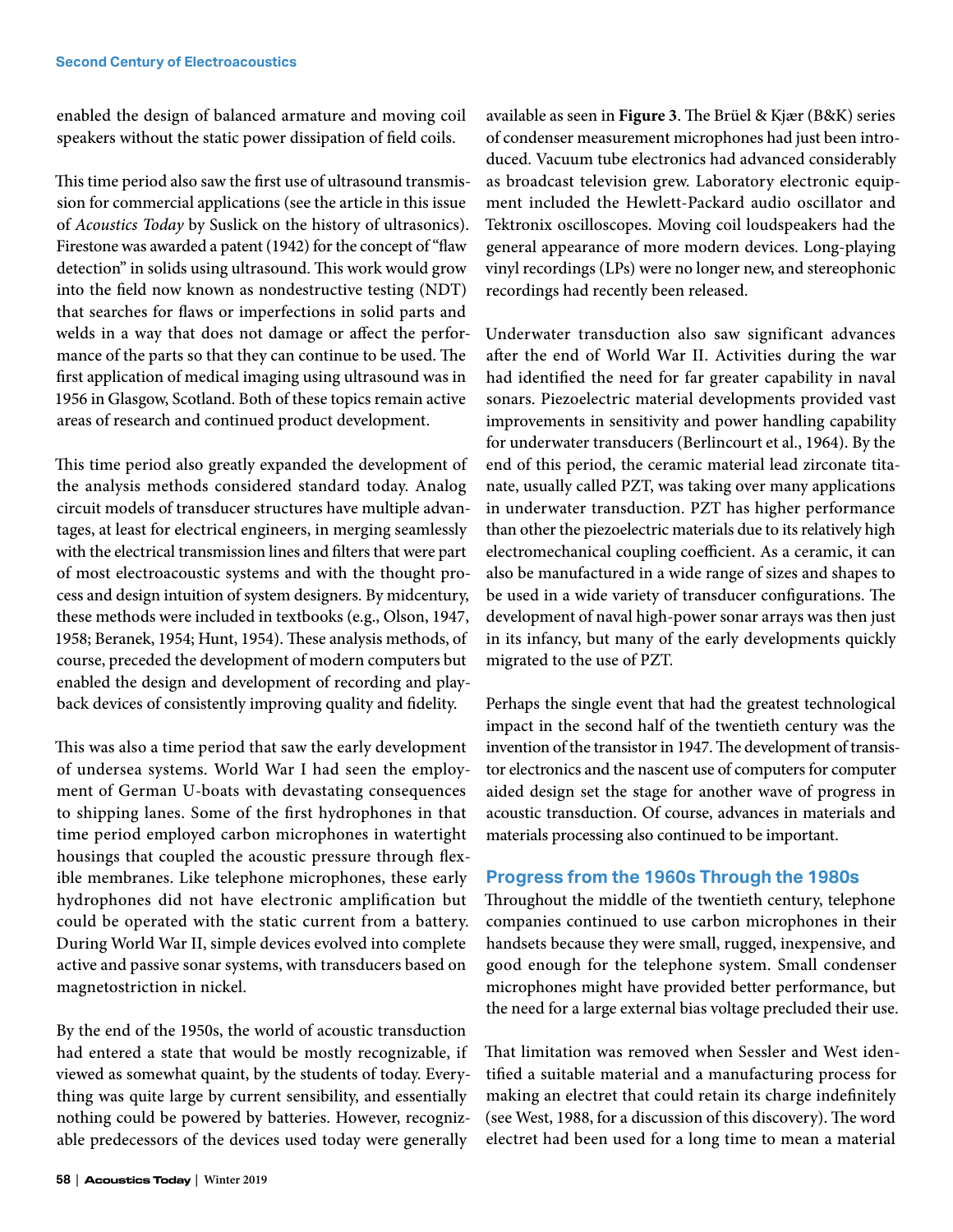

*Figure 3. Much of the laboratory equipment c. 1950 is recognizable by current researchers. a: The Hewlett-Packard 200CD audio oscillator was introduced in 1952. From [bit.ly/30Kk8u3.](http://bit.ly/30Kk8u3) b: The capabilities of this Tektronix 535 dual-beam oscilloscope would be welcome in current acoustics laboratories. From [bit.ly/2Zzv1ld.](http://bit.ly/2Zzv1ld)c: The Brüel & Kjær (B&K) standard measurement microphones were introduced in 1958. Shown here is a B&K 4134 0.5-inch microphone. The cylindrical package behind the microphone diaphragm cartridge contains a cathode follower (vacuum tube) preamplifier.*

that stores a permanent electric field in an analogous way that a magnet stores a magnetic field. The potential benefits of a good electret had been hypothesized, but no good electret materials had ever been identified or produced. In fact, Gutmann (1948, p. 470) reports the use of very poor electrets in the microphones of captured Japanese radio equipment during World War II. However, the microphones in the captured equipment were nonfunctional because their electrets had discharged.

The electret developed by Sessler and West is a thin film of polymer material that permanently stores a large electric charge (West, 1988, provides an overview of that development). The electret film can be bonded inside the electrostatic gap of a condenser microphone or used as the diaphragm of that microphone. In either case, the charged electret creates a strong electric field across the electrostatic gap and eliminates the need for external electrical bias. By 1975, the electret microphone had begun to replace the carbon microphone in the telephone and other consumer equipment and also replaced magnetic and ceramic microphones in hearing aids and other miniature earpieces. Electret microphones were the obvious choice for use in cellular telephones when that market began to grow through the 1980s and 1990s.

In underwater transducer technology, the availability of PZT ceramic materials enabled a wide range of underwater transducer designs that provide the full suite of capabilities for surface ship and submarine sonars. Most of this development was not publicly documented, but enough has been reported to provide some understanding of the magnitude of the developments. For example, a retrospective article by Hueter (1972) describes some of the US Navy sonar development. Among these was the use of large cylindrical or spherical arrays including hundreds of piezoelectric transducer elements. By the end of this period, standard texts (Wilson, 1985; Stansfield, 1991) included design guidance and simple analysis methods to understand these elements and their performance in arrays of any size.

Hueter (1972) mentions some significant problems that were discovered and eventually solved in the development of the large sonar arrays. "The real problem occurred in the early 1960s with two active low-frequency arrays built for the ARTEMIS and the LORAD programs. Both arrays demonstrated local hot spots where the effective element impedance assumed negative radiation resistance values which were traced to mutual impedance terms that, until this time, had been ignored by most array designers" (Hueter, 1972, p. 1029).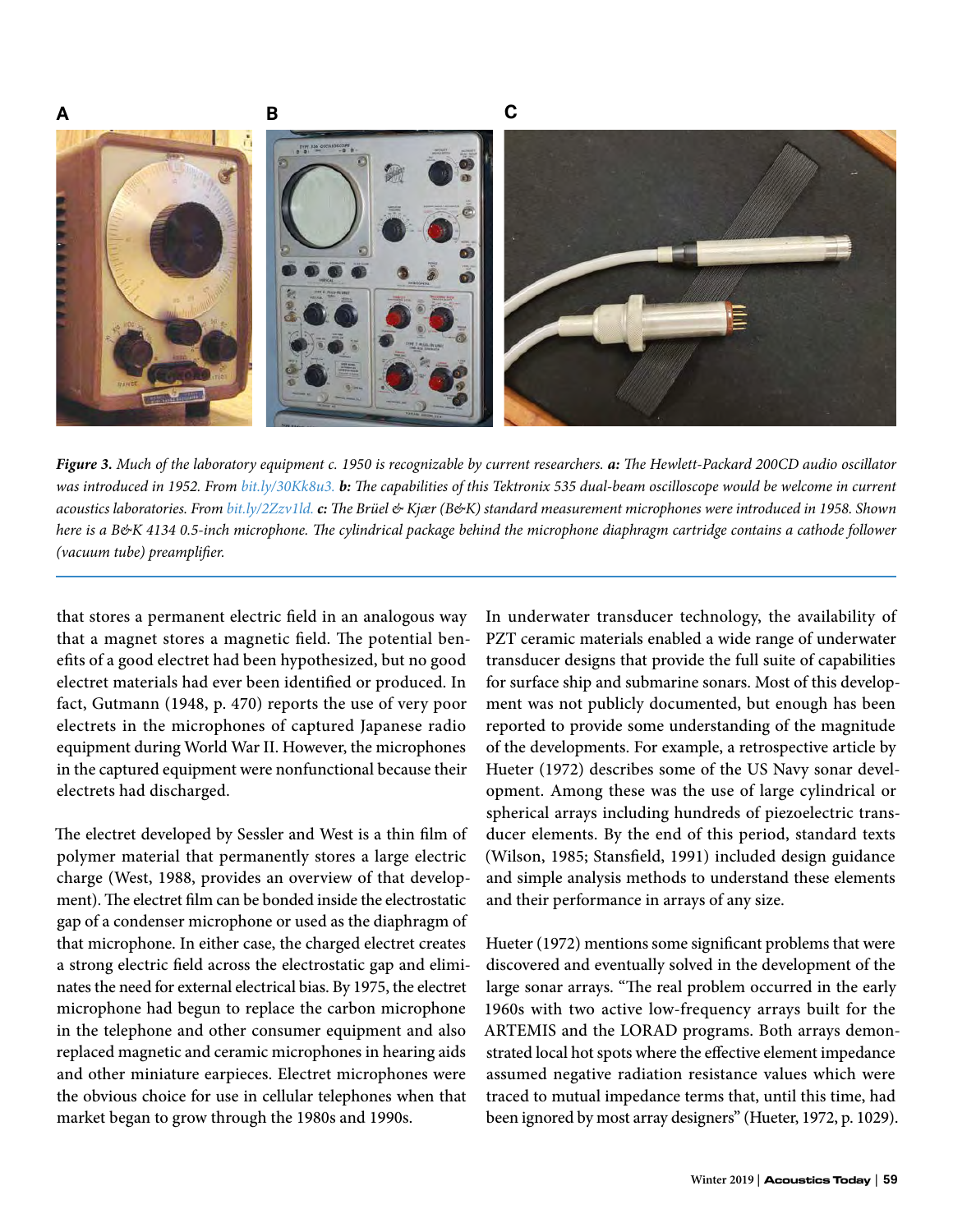The problems were acknowledged and methods to reduce the symptoms were developed (Carson, 1962). However, a full treatment of the analytical methods needed to understand these problems became available in the open literature only recently (Sherman and Butler, 2007).

Advances in ultrasonic transduction using the new piezoelectric materials enabled significant growth of field of NDT. Its use was common, for example, in inspecting the integrity of airframes, nuclear reactor cooling pipes, and the integrity of welds in the structure of pressure vessels. Continuing research and commercial development in NDT had now broadened beyond just finding cracks and flaws in a structural element. Under the name Structural Health Monitoring, it had grown to include the continuous or periodic assessment of a structure to determine the need for service, repair and eventual replacement of parts in the structure.

The use of ultrasound for medical diagnosis and treatment had also continued to grow. Biomedical acoustics had become a major industry (O'Brien, 2018).

Also, through the 1960s, the electronic computer began to take on the complicated analyses that are needed in engineering design. This was a significant aid in the design of the transducer elements, and it was essential to deal with the complexity inherent in the large arrays. Generally, the relevant computer codes did not have public distribution. One exception was the SEADUCER (Steady State Evaluation and Analysis of Transducers) code developed by the San Diego Navy Laboratory (Ding et al., 1973). This code could provide a frequency domain analysis of the electric, mechanical and acoustic performance of a piezoelectric transducer. This and contemporary competing analysis codes at other laboratories and industrial design activities were the first examples of computer-aided design specifically intended for acoustic transducers. Much of the work concerning sonar transducer element and array analysis from the last decades of the twentieth century has been preserved in a collection assembled by Benthien and Hobbs (2005).

# **The Last Decades of the Twentieth Century**

The dual themes of increasing capability of computational resources and the development of improved materials and manufacturing methods continues. Preexisting custom computer codes for transducer and acoustic system analysis began to be replaced by more general-purpose codes whose development costs could be supported by a wide range of product technologies.

An example is the SPICE (Simulation Program with Integrated Circuit Emphasis) code for the analysis of increasingly complex integrated circuits being used for analog circuit models of multidomain systems including transducers. SPICE was originally written at the University of California, Berkeley (e.g., Nagel, 1975). Another example is finite element analysis (FEA) codes. Initially, these were written only for structural mechanical analysis. Now they were being broadened to allow and encourage multidomain analysis (Decarpigny et al., 1985).

A significant material improvement was the development of high-strength rare-earth magnets, culminating with neodymium-iron-boron magnets with significantly greater magnetomotive force capability. This, in combination with FEA magnetic field design methods, has enabled the design of significantly greater power-handling ability in moving-coil speaker designs. The improvements in speaker performance that were evident at the turn of the century have continued to the time of this publication. To those of us who purchased our first stereo systems in the 1960s or 1970s, the available output power level and sound clarity available in current commercial home entertainment systems seems remarkable.

By the end of the century, small electret microphones had become nearly ubiquitous in telephones and nearly all consumer devices. The internal noise level of small electret microphones precluded use in professional audio applications, in hearing aids, and as measurement microphones where accurate, long-term calibration is necessary. In those applications, electrically biased condenser microphones or dynamic microphones continued to be used. In fact, it was not the noise or stability of the electret that created this situation. Rather, it was the low-cost materials and electronic components and low-cost manufacturing methods that caused the noise and stability concerns. Electret measurement microphones have been introduced in the present decade.

Having invented the electret microphone that was now dominant in the market, Sessler and West, among others, went on to invent the silicon microphone as a possible replacement technology (Holm and Sessler, 1983; Lindenberger et al., 1985). This is a technology that uses the integrated-circuit manufacturing processes to build a condenser microphone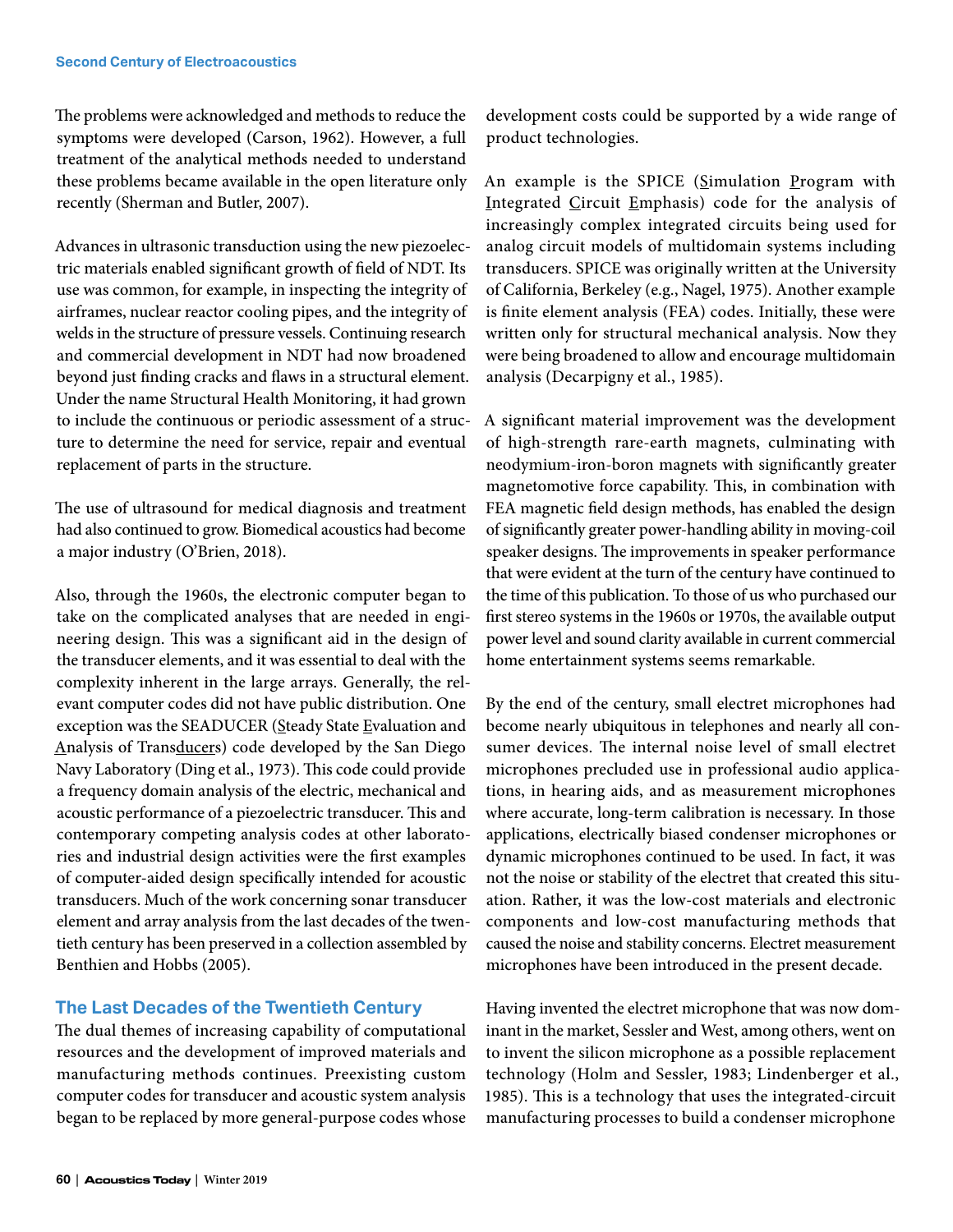structure into the silicon wafer. It was conceived as a way to integrate the mechanical structure of the microphone and the electronic components of the buffer amplifier onto the same silicon chip. The silicon microphones built during this time period had low-sensitivity and/or low-manufacturing yield that kept them from being competitive as production products. It would take about two decades from the initial concept publication for anyone to develop a viable commercial product.

# **Entering the Twenty-First Century**

Much of the progress in the last two decades has been to consolidate the advances that were evident at the close of the last century. On the computational front, FEA codes have continued to advance and to provide enhanced multidomain analysis features and to provide significantly enhanced graphical user interfaces that make it easier for the design experts to use the codes. Several FEA codes now included the ability to simultaneously model several physical domains (e.g., mechanical, magnetic, and electric domains) and to include the relevant interdomain coupling equations.

Analyses that might previously have been done with analog circuits and SPICE are now done with greater flexibility using new analysis languages. This activity started with the development of the Modelica programming language specifically intended for modeling complex physical systems in several domains. The continued development of this language is managed by The Modelica Association, with information available at modelica.org. Commercial and freely available Modelica simulation environments are available (Modelica Association, 2019). A similar modeling environment called Simscape is available from MathWorks (2019).

Continuing improvements have already been mentioned for moving-coil speakers in performance venues and home theater applications. The performance available in many compact, battery operated Bluetooth-connected speakers is an example that may be familiar to current readers.

The audio quality delivered by smartphones has also made significant advances in the last decade. Much of the improvement likely comes from careful analysis of sound generation by the microspeakers employed and from equally careful analysis of the sound propagation through the small passages and orifices in the device. Similar developments have also been made in the design of earphones and in-ear monitors for stage musicians. Manufacturers of microspeakers have

responded to new requirements by developing devices with a wider range of performance parameters to better match the demands of manufacturers of smartphones and earphones.

Another important development is the commercial availability of single-crystal piezoelectric material with a very high electromechanical coupling coefficient. Although this material development was initially funded by the Office of Naval Research for naval applications, its first broad commercial application is in medical ultrasound transducers. The primary advantages in these devices are smaller size and wider transducer bandwidth.

Biomedical applications of ultrasound have continued to expand and improve as *Acoustics Today* has occasionally reported. These improvements include the use of microbubbles to improve image contrast (Matula and Chen, 2013), therapeutic uses of acoustically driven microbubbles (Gray et al., 2019), higher resolution systems operating at higher ultrasonic frequencies (Kettering and Silverman, 2017), and the use of ultrasound to aid in the transport of therapeutic agents across the blood-brain barrier (Konofagou, 2017).

The silicon microphone was introduced as a commercial product in 2004. Current terminology places the silicon microphone in the category of microelectromechanical system (MEMS) devices. Initial sales volumes of the MEMS microphones increased rapidly as mobile phone manufacturers quickly switched their production away from electret microphones. A primary initial advantage was the ability of automated soldering methods in the production to connect the microphones to the circuit board. Those methods are used for all other components in the device, but they could not be used with electret microphones that need to be soldered in place by a manual operation because automated soldering would damage or destroy the low-cost electret microphones.

MEMS microphones are also generally smaller than other microphone types, including the miniature electret microphones that had previously been used in hearing aids and earphones. Their small size makes them suitable for use arrays because they can be made into a compact spherical array of microphones that are useful in measuring the threedimensional nature of the sound field.

The term ambisonics has been used for this type of measurement since the mid-1970s (Fellgett, 1973). Initially, Fellgett proposed using four microphones arranged in a tetragonal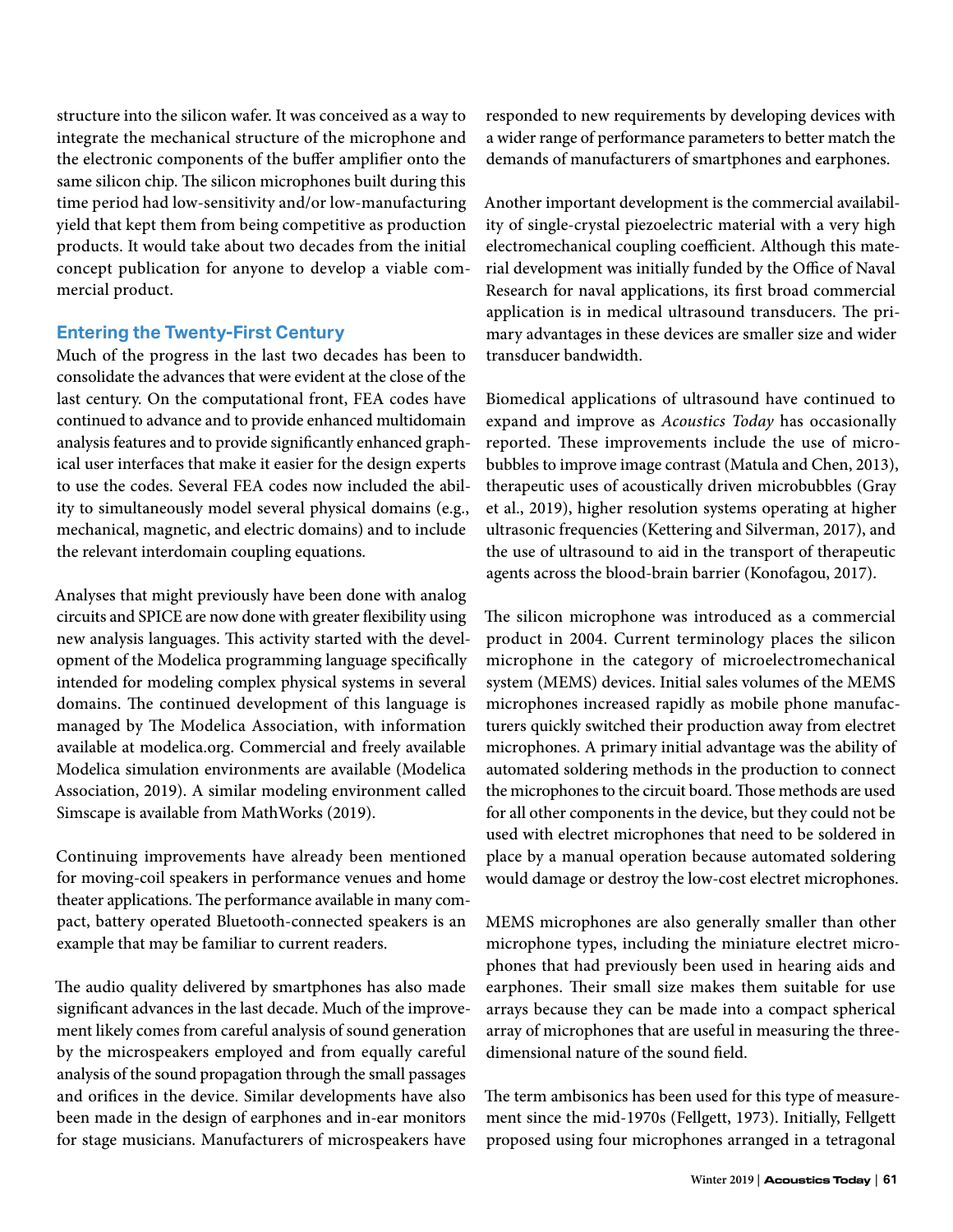#### **Second Century of Electroacoustics**



*Figure 4. The Eigenmike® spherical microphone array is the first to provide higher order ambisonic beam patterns to record the spatial characteristics of a sound field. From mh acoustics, with permission.*

array. The sensor outputs were processed to form an omnidirectional beam and the three dipole patterns along three orthogonal axes. The intent was to record these four signals and use them to reconstruct the sound field in a room using speakers positioned for the room.

Methods for reconstructing the sound field are many, but the fundamental strategy for recording has been retained. Ambisonic recording now includes not just the dipole patterns but allows for the inclusion of quadrupole patterns and higher order multipoles when they are available. In fact, higher order ambisonics has conceptually come to include all of the spherical harmonics (Tarzan et al., 2019). However, there are practical difficulties in forming the higher order beam patterns. For the *n*th order multipole patterns, the sensitivity varies as the *n*th power of frequency. Thus, for low frequencies, the sensitivity is low and the signal-to-noise ratio becomes problematic. After the initial patents (Elko et al., 2009), commercial products now exist, with spherical harmonic patterns up to fourth order (mh acoustics, 2019). **Figure 4** shows one of these products.

## **What Next?**

It is easy to predict that evolutionary changes to the present devices and systems are likely to provide small improvements to those systems. It is also easy to say that larger changes

are likely to arise from new materials, new manufacturing processes, and advances in engineering analysis. That statement has always been true. But where are those advances to be found?

I cannot claim clairvoyance in this (or any other) area. However, it is true in the past that most of the material advances that enabled major improvements in acoustical devices were not primarily motivated by the market for acoustical devices. Advances in permanent magnet materials in the 1930s presumably had much larger markets in the manufacture of electric motors and electric-power generation equipment. Neodymium magnets are used in electric vehicles and in wind turbine generators. Improvements in other magnetic materials may be possible, and cost reductions may continue as sales volumes increase. These seem likely but will probably not result in revolutionary system improvements.

One application area that may lead to changes is the improvement in analyzing and reproducing the effects of directional sound. Work in ambisonics may aid our understanding of the details of the complex wave fields that are judged to provide a superior listening experience. The requirement to provide a realistic virtual reality experience may generate new requirements for sound recording and reproduction equipment.

Improvements during the first century started slowly as vacuum tube electronics took hold. We may expect the rate of change in the next decades to be much more rapid because advances in electronics, computational capabilities, and advanced materials are all in progress.

## **References**

Benthien, G. W., and Hobbs, S. L. (2005). *Modeling of Sonar Transducers and Arrays*. Document ADM001666, Defense Technical Information Center. Available at [https://gbenthien.net/assets/docs/modeling.pdf.](https://gbenthien.net/assets/docs/modeling.pdf) Accessed August 21, 2019.

Beranek, L. L. (1954). *Acoustics*. McGraw-Hill, New York.

Berlincourt, D A., Curran, D. R., and Jaffe, H. (1964). Piezoelectric and piezomagnetic materials and their function in transducers. In W. P. Mason, *Physical Acoustics*, Vol. 1 Pt. A, Chap. 3. Academic Press, New York.

Brock-Nannestad, G. (2016). Against all odds: Commercial sound recording and reproduction in analog rimes. *Acoustics Today* 12(3), 12-20. [https://doi.org/10.1121/AT.2016.12.3.12.](https://doi.org/10.1121/AT.2016.12.3.12)

Carson, D. L. (1962). Diagnosis and cure of erratic velocity distributions in sonar projector arrays. *The Journal of the Acoustical Society of America*  34, 1191-1196.<https://doi.org/10.1121/1.1918297>.

Decarpigny, J. N., Debus, J. C., Tocquet, B., and Boucher, D. (1985). In-air analysis of piezoelectric Tonpilz transducers in a wide frequency band using a mixed finite element-plane wave method. *The Journal of the Acoustical Society of America* 78, 1499-1507. [https://doi.org/10.1121/1.392785.](https://doi.org/10.1121/1.392785)